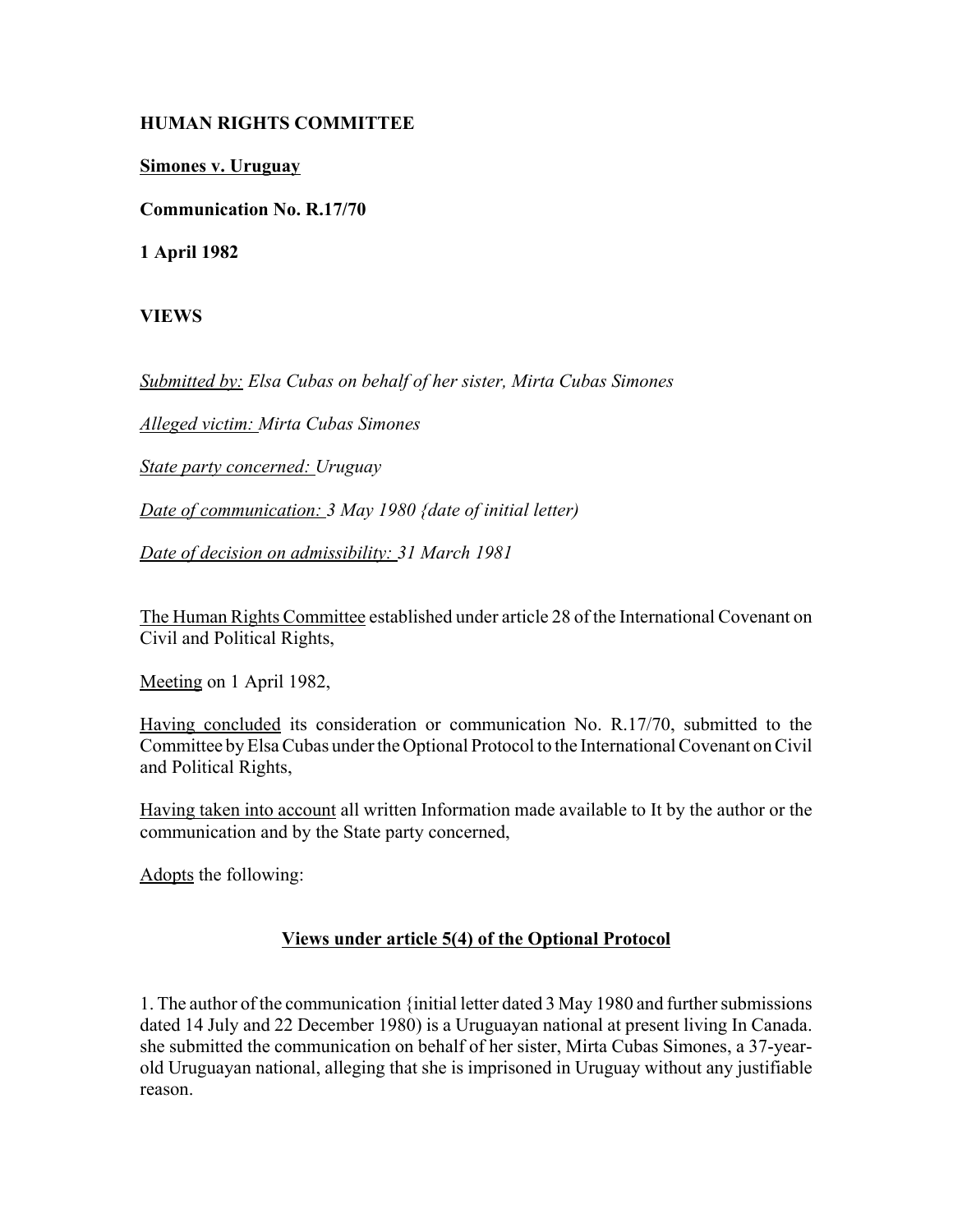2.1 The author states that Mirta Cubas Simones was arrested without a warrant In her home on 27 January 1976, that she was held incommunicado until April 1976 and that during this period her detention was denied by the authorities although her mother and a sister were present at the time of her arrest. The author further states that in July 1976 her sister was brought to trial and charged with the offence of "aiding a conspiracy to violate the law" (Asistencia a la asociacion para delinquir) and that a three-year prison sentence was requested by the public prosecutor. Upon appeal to the Supreme Military Tribunal in August 1978, she was charged in addition 'with the offence of "subversion", and the public prosecutor asked for the sentence to be increased to six years. In November 1979 a plea was made on the sister's behalf that the sentence asked for be reduced, but the author states that this plea has been rejected by the Supreme Military Tribunal, and adds that no more domestic remedies are available to her sister because all cases concerning political prisoners are under military jurisdiction. The author alleges that her sister had no fair and public hearing as the proceedings have taken place before a closed military tribunal and that she had no effective access to legal assistance as she had never been able to communicate with her court-appointed defence lawyer, Dr. Pereda. The author states that because of the absolute inaccessibility of the court records she is not in a position to provide more detailed information about 'the judicial proceedings concerning her sister. The author further alleges that since mid-1976 her sister has been subjected to severe and inhuman prison conditions, such as lack of food and solitary confinement in small cells over long periods of time, at Punta de Rieles, Montevideo.

2.2 The author declares that the same matter has not, to bet knowledge, been submitted to another procedure of international investigation or settlement, and claims that her sister is a victim of violations of articles 7, 9, 10, 14, 15, 17 and 19 of-the International Covenant on Civil and Political Rights.

3. By its decision of 11 July 1980, the Working Group of the Human Rights Committee transmitted the communication under rule 91 of the provisional rules of procedure to the State party concerned, requesting information and observations relevant to the admissibility of the communication.

4. By a note dated 17 October 1980, the State party objected to the admissibility of the communication on the ground that it did not fulfil the requirements of article 5, paragraph 2 (b), of the Optional Protocol to the International Covenant on Civil and Political Rights. In this connexion, the State party asserts that "although the appeals procedure which culminated in the judgement of the second instance pronounced on 2 October 1979 has been completed, there still remain available the extraordinary remedies of annulment and review, as provided for in article 507 of the Code of Military Penal Procedure and Law 3,439 of 5 April 1909, which have not been invoked'. The State party adds: 'similarly, Law 14,997 of 25 March 1980 establishes procedures for requesting early and conditional release in cases under military jurisdiction ... the party concerned has not so far petitioned the Supreme Court of Military Justice to apply that law to her case, ... consequently, all domestic remedies have not been exhausted".

5. On 22 December 1980, the author forwarded her comments in reply to the State party's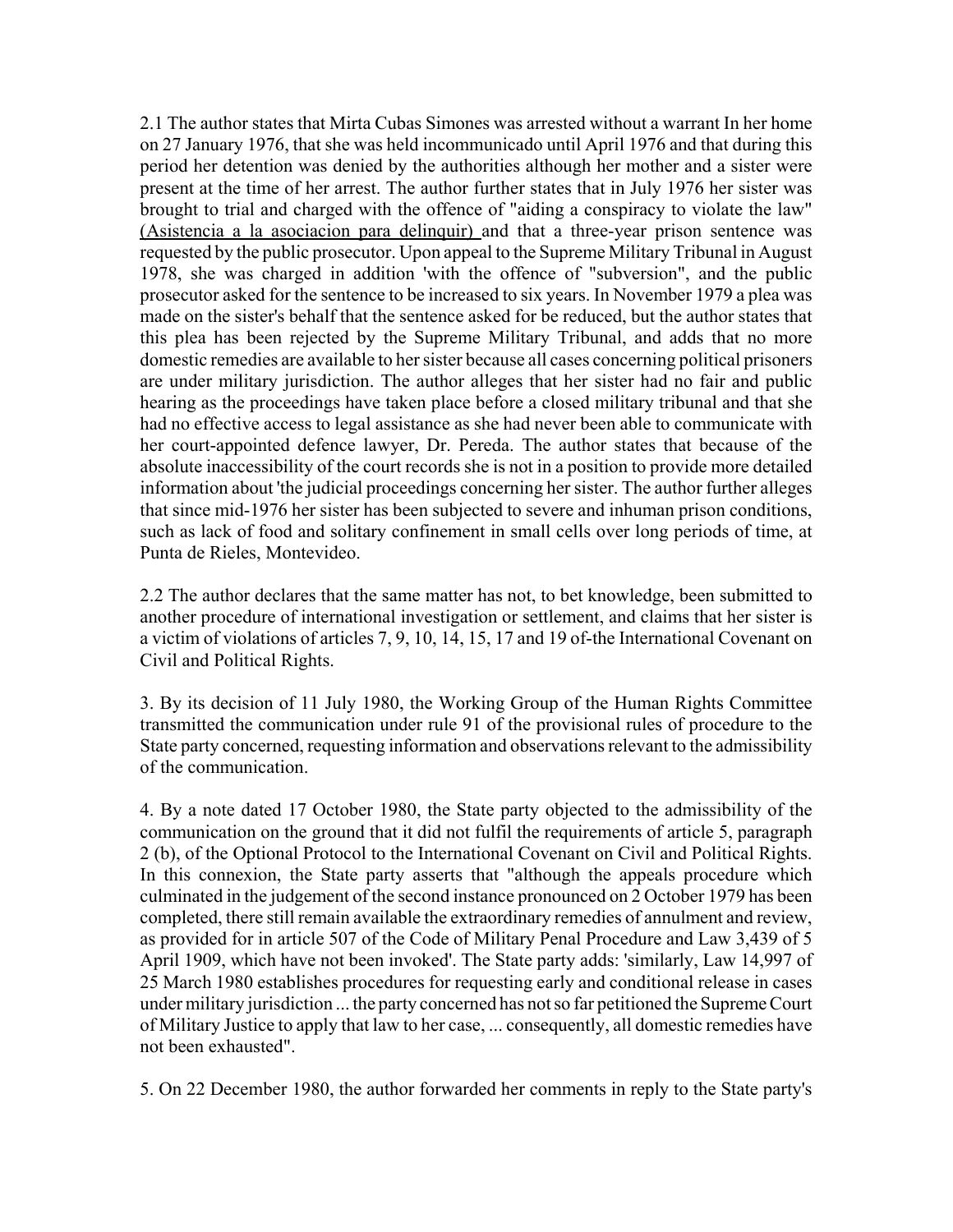submission of 17 October 1980. She claims therein that the remedies provided for by the law and the various actions to be taken before the Supreme Court of Military Justice available under the law, referred to by the State party, even if they exist, have not been brought to her sister's attention by her military defence counsel, which indicates that the officially appointed defence counsel has failed in his duty. She points out that her sister does not have freedom of action, that she does not know the law governing her case and that she is tried 'under the military legal system to which the defence counsel belongs. The author further challenges the validity of the 'remedies' referred to by the State party on the ground that the climate of terror, the harsh and inhuman treatment to which her sister is subjected in prison and the lack of support from her defence counsel make it impossible for her to take action in her own defence. The author therefore concludes that the proceedings in her sister's case cannot be assessed according to what is applicable in a normal case ("no puede jugarse con la formalidad de un caso normal").

6.1 The Human Rights Committee noted the State party's assertion that there were further remedies available to Mirta Cubas Simones. The State party, however, did not adduce any grounds to show that the remedies which in other cases have been described as being exceptional in character, should be pursued in the present case. On the contrary, the Committee noted that the officially appointed defence counsel had not invoked them on behalf of Mirta Cubas Simones although more than a year had passed since the Supreme Military Court rendered judgement against her. They could not therefore be regarded as having, in effect, been "available" within the meaning of article 5 (2) (b) of the Optional Protocol.

6.2 In the circumstances, the Committee was unable to conclude, on the basis of the information submitted by the State party, that the communication was inadmissible under article 5 (2) (b).

6.3 In its submission dated 17 October 1980 the State party did not contest the author's assertion that the same matter had not been submitted to any other international body.

6.4 Consequently, the Committee found that it was not precluded by article 5 (2) (a) of the Optional Protocol from considering the communication.

7.On 31 March 1981, the Human Rights Committee therefore decided:

(a) That the communication was admissible;

(b) That, in accordance with article 4 (2) of the Optional Protocol, the State party should be requested to submit to the Committee, within six months of the date of the transmittal to it of this decision, written explanations or statements clarifying the matter and the remedy, if any, that may have been taken by it;

(c) That the State party should be informed that the written explanations or statements submitted by it under article 4 (2) of the Optional Protocol must relate primarily to the substance of the matter under consideration. The Committee stressed that in order to perform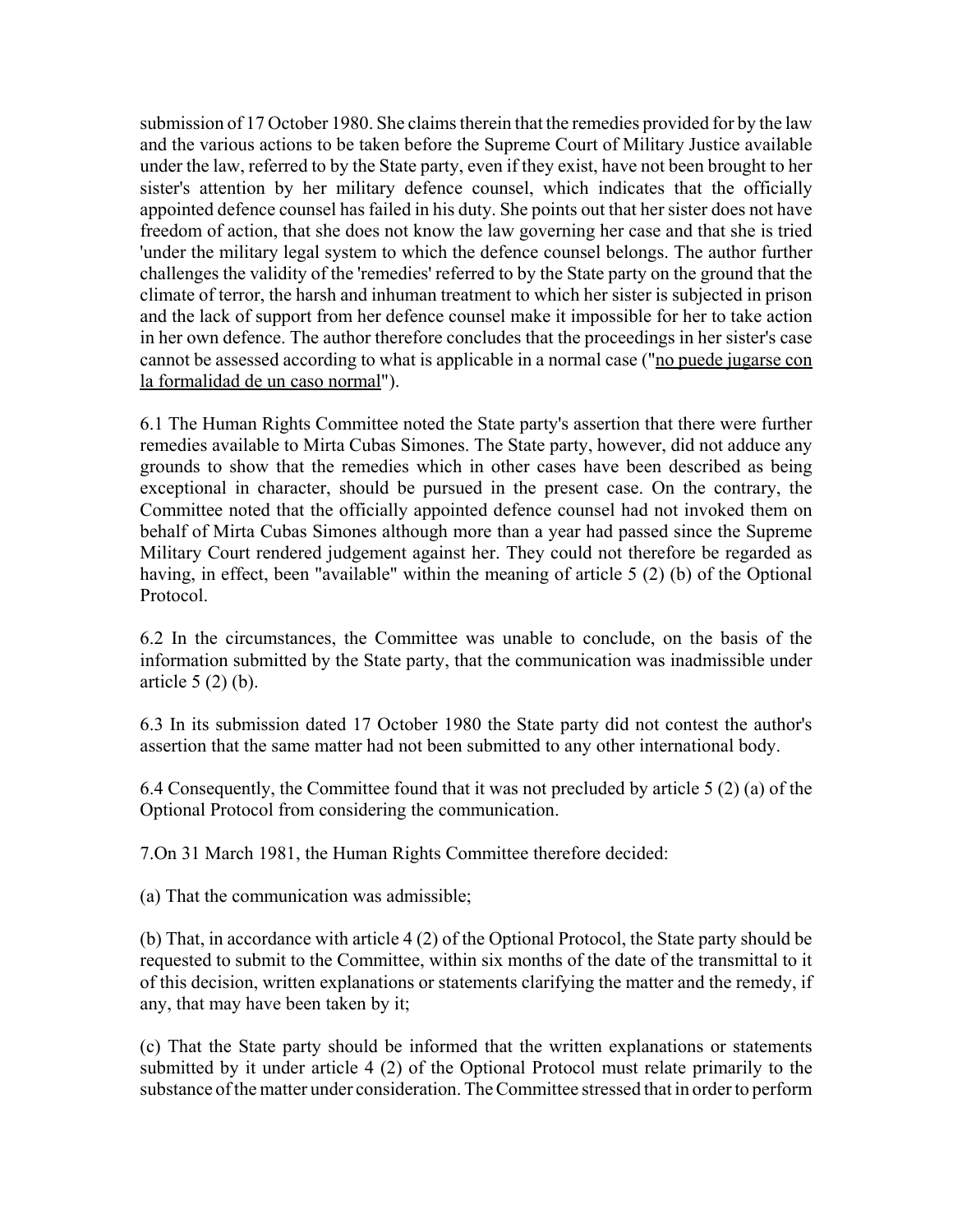its responsibilities, it required specific responses to the allegations which had been made by the author of the communication, and the State party's explanations of the actions taken by it. The State party was requested in this connexion, to enclose copies of any court orders or decisions of relevance to the matter under consideration.

8. By a note dated 15 October 1981, the State party submitted the following explanations under article 4 (2) of the Optional Protocol:

"It (the Government of Uruguay) rejects the libellous assertions in the communication, regarding 'the climate of terror' and 'the harsh and inhuman treatment' to which Miss Mirta Cubas was said to be subjected $\sim$  it is also incorrect to state that the case of the abovementioned detainee 'cannot be assessed according to what is applicable in a normal case' ('no puede jugarse con la formalidad de un caso normal'). The proceedings were conducted with all the guarantees required in the relevant legislation. The reason why the application to the Supreme Court of Military Justice for a reduction of her sentence was rejected was simply the nature of the offences committed and the fact that they were duly proved.

"The Government or Uruguay also wishes to state that, on ? August 1981, an application for conditional release rot Miss Mirta Cubas was submitted to the Supreme Court of Military Justice. The application is being considered by the Court."

9. The Human Rights Committee notes the State party's observation that an application rot conditional release for Mirta Cubas Simones has Dean submitted to the Supreme Court of Military Justice. This is not, of course, a remedy within the meaning of article 5 (2) (b) of the Optional Protocol concerning exhaustion of domestic remedies in regard. to the violations or the Covenant complained or. Nevertheless, her release would constitute an important step towards alleviating her situation.

10. The Committee has considered the present communication ,n the light or all information made available to it by the parties, as provided ,n article 5 (1) oz the Optional Protocol.

11.1 The Committee decides to base its views on the following facts which nave either been confirmed by the State party or are uncontested, except for denials or a general character offering no particular information or explanation:

11.2 Mirta Cubas Simones was arrested on 27 January l976, without any warrant rot her arrest, in her family's home, in the presence of her mother and nor sister. For the subsequent three months she was held incommunicado at an unknown place. During this time the Uruguayan authorities denied her detention. In July 1976, rive months a~ter her arrest, Mirta Cubas Simones was brought to trial and charged with the offence of "aiding a conspiracy to violate the law" (asistencia a la asociacion para delinquir) and a three-year prison sentence was requested by the public prosecutor. Upon appeal to the Supreme Military Tribunal in August 1978, she was charged in addition with the offence of "subversion", and the public prosecutor asked for the sentence to be increased to six years. Judgement was pronounced on 2 October 1979. In November 1979 a plea was made on her behalf that the sentence be reduced. This plea was rejected by the Supreme Military Tribunal. Mirta Cubas Simones was